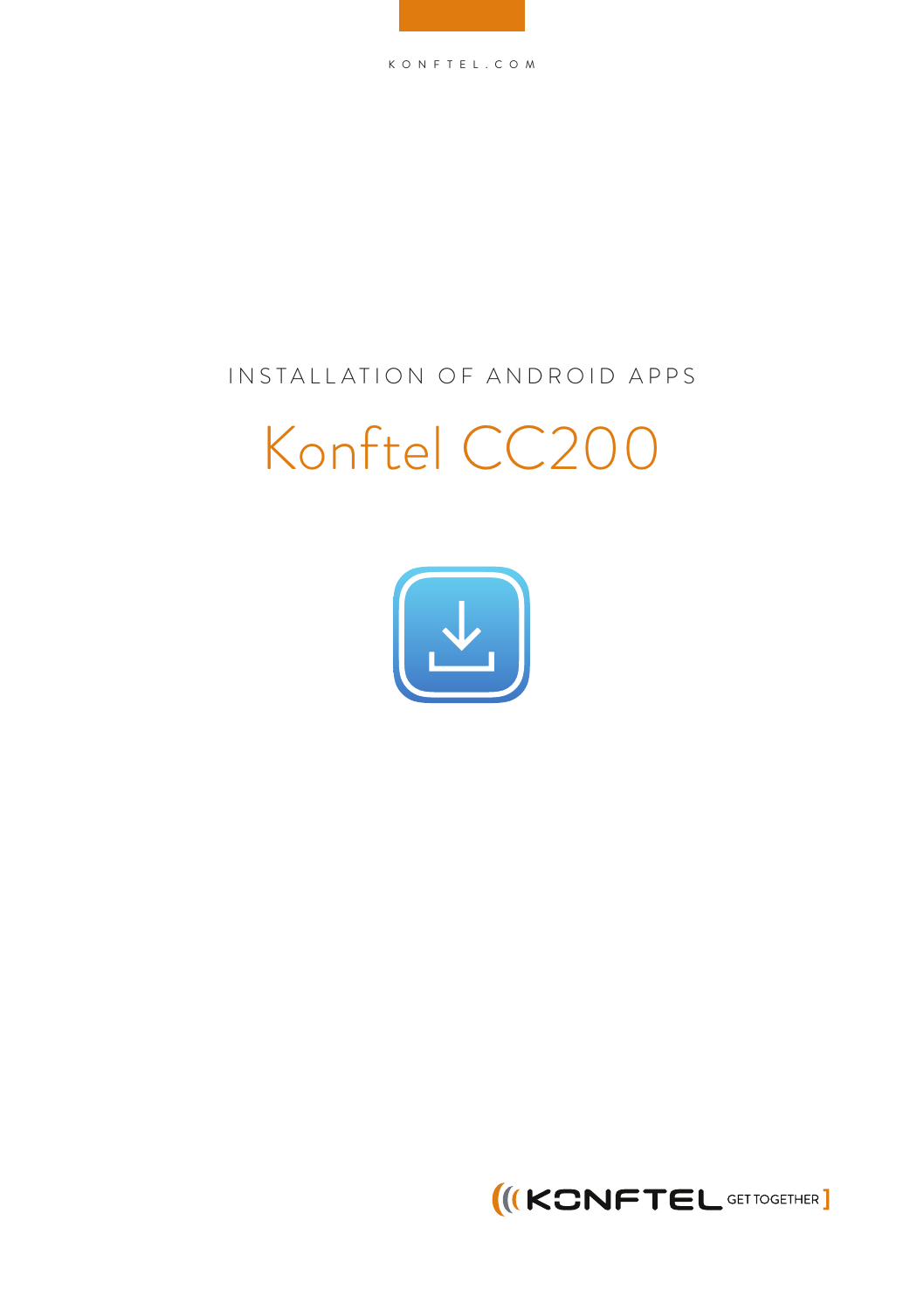## TABLE OF CONTENTS

| Introduction |  |
|--------------|--|
|              |  |
|              |  |
|              |  |

#### **Install Android Apps Using the Web Interface 5** Enable Wi-Fi....................................................................5 Log in to the Konftel CC200 web interface .....6 Disable restricted access ..........................................7 Enable advanced settings ........................................ 8

| Register Konftel CC200 with Google 10 |  |
|---------------------------------------|--|
|                                       |  |

#### **Install Android Apps Using the Konftel CC200 GUI 11**

| --------                              |    |
|---------------------------------------|----|
|                                       |    |
|                                       |    |
| Register Konftel CC200 with Google13  |    |
|                                       |    |
| Google Play Store™                    | 15 |
|                                       |    |
|                                       |    |
| <b>Third-Party Apps</b>               | 16 |
| Information about third-party apps 16 |    |
|                                       |    |
|                                       |    |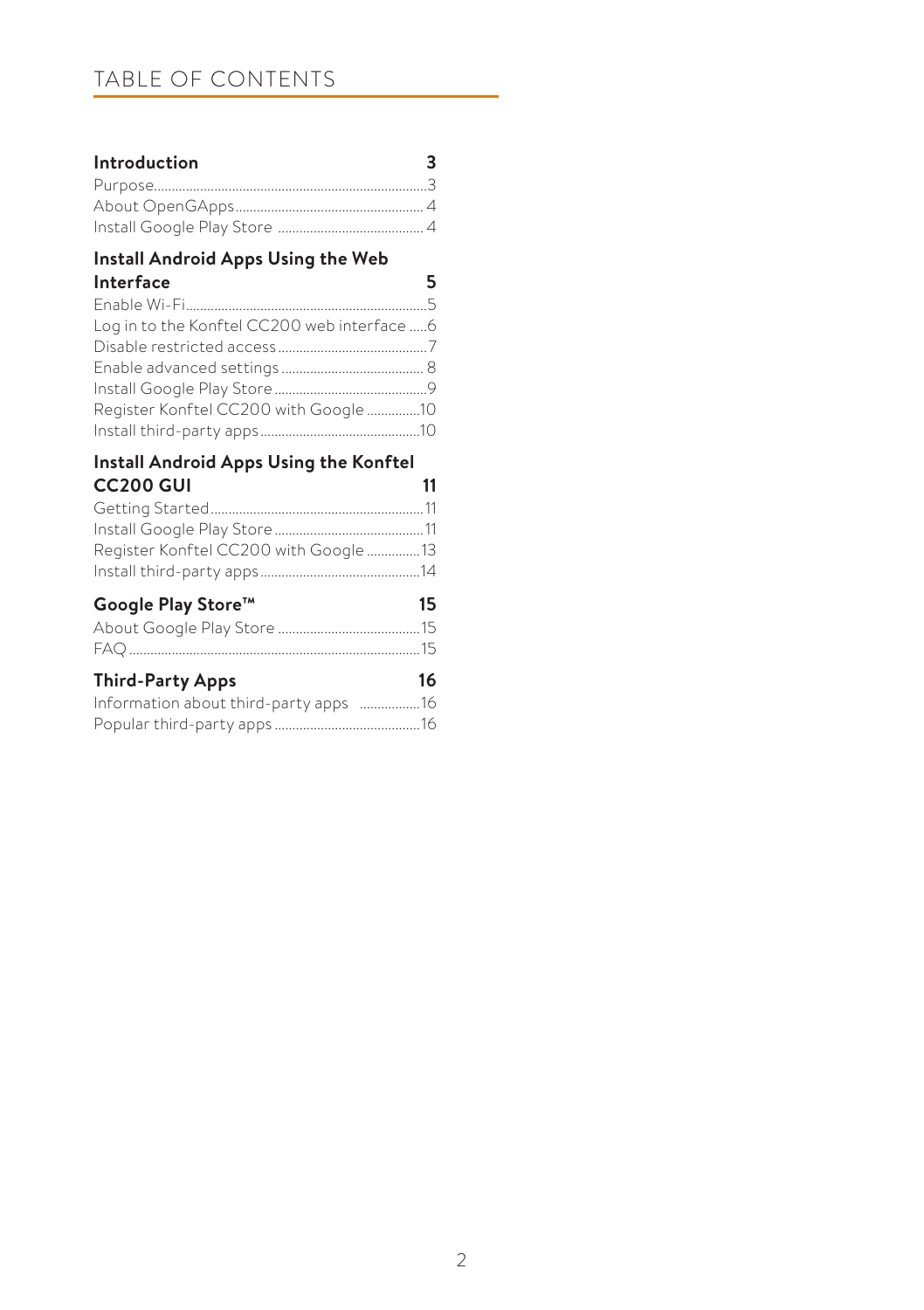# **PURPOSE**

This document describes the procedure to install third-party Android apps on Konftel CC200.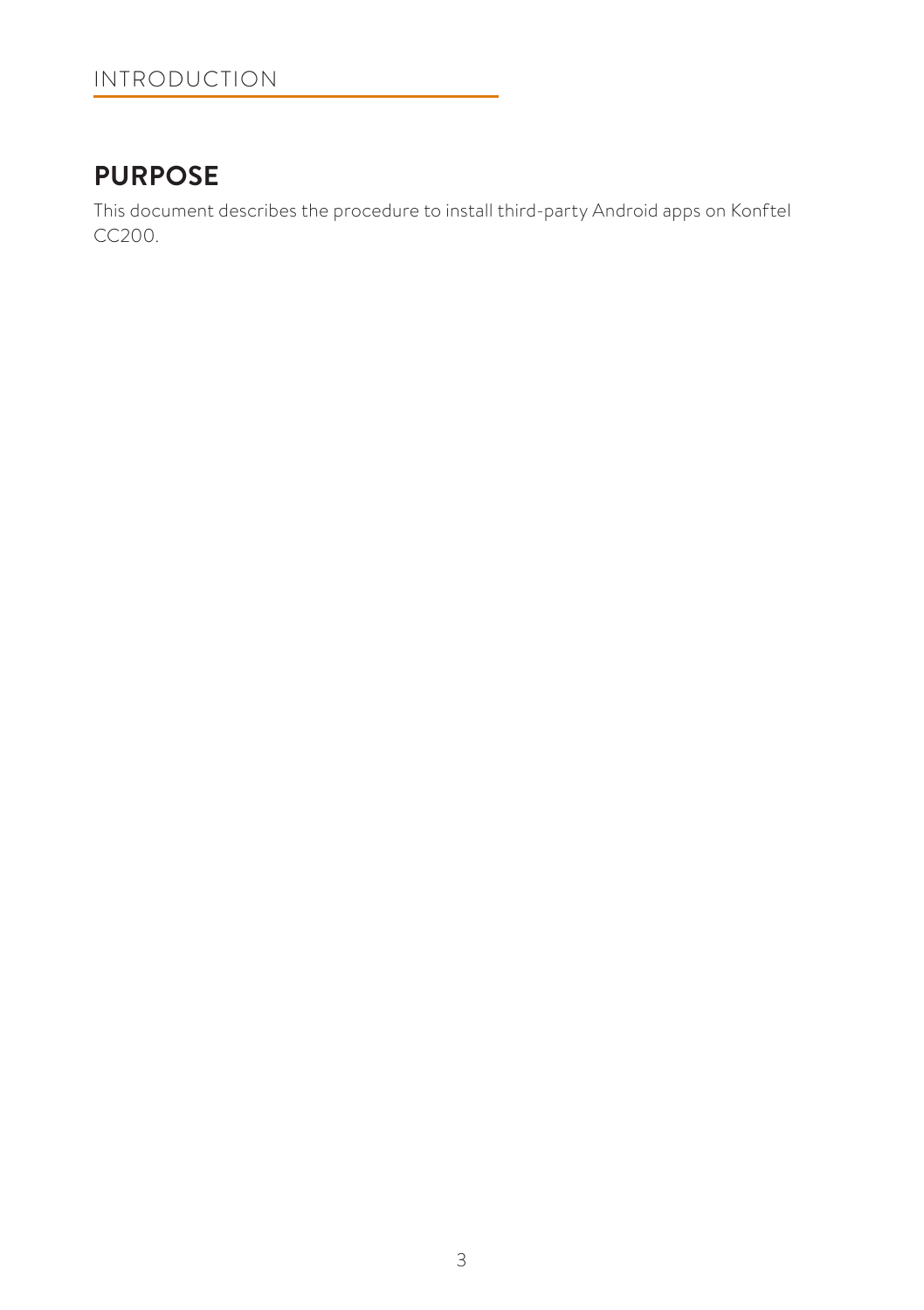# **ABOUT OPENGAPPS**

Google Apps™ (a.k.a. GApps) are the proprietary Google-branded applications that come pre-installed with most Android devices, such as Google Play Services, Play Store, Gmail, Maps, etc.

**1** Note: Google names, services and apps referenced in this document are trademarksof Google LLC, as listed at https://www.google.com/permissions/ trademark/trademark-list/

Due to licensing restrictions, these apps do not come pre-installed with Konftel CC200 and must be installed as a sideload package by the user themselves. Google allows to register devices with "Custom ROM" to run apps.

The OpenGApps Project ( https://opengapps.org) is an open-source effort to script the automatic generation of up-to-date Google Apps sideload packages.

On https://opengapps.org/#aboutsection you can find more information about the project.

Konftel CC200 provides a preinstalled OpenGAppProvider application to easy connect to the OpenGApps.org site to download and install a minimal Google App™ package on your Konftel CC200.

The procedure also allows to register your Konftel CC200 as a Google Certified Device with a "custom ROM" under a Google account (your personal one, or one created by your company for the Konftel CC200 devices).

In this way, you can access the Google Play Store™ on your registered Konftel CC200 and install Google applications or third-party applications that rely on the Google Mobile/ Framework Services (GMS/GFS).

The procedure requires execution of the OpenGApps Provider application, and a valid Google account. During the procedure, the device must be rebooted twice.

# **INSTALL GOOGLE PLAY STORE**

There are two methods you can use to install Google Play Store on Konftel CC200. The recommended method is to install Google Play Store using the web interface. You can also install Google Play Store using the Konftel CC200 graphical user interface and on-screen navigation such as a touch screen, the Konftel CC200 remote control, or a connected keyboard and mouse. This document describes both methods.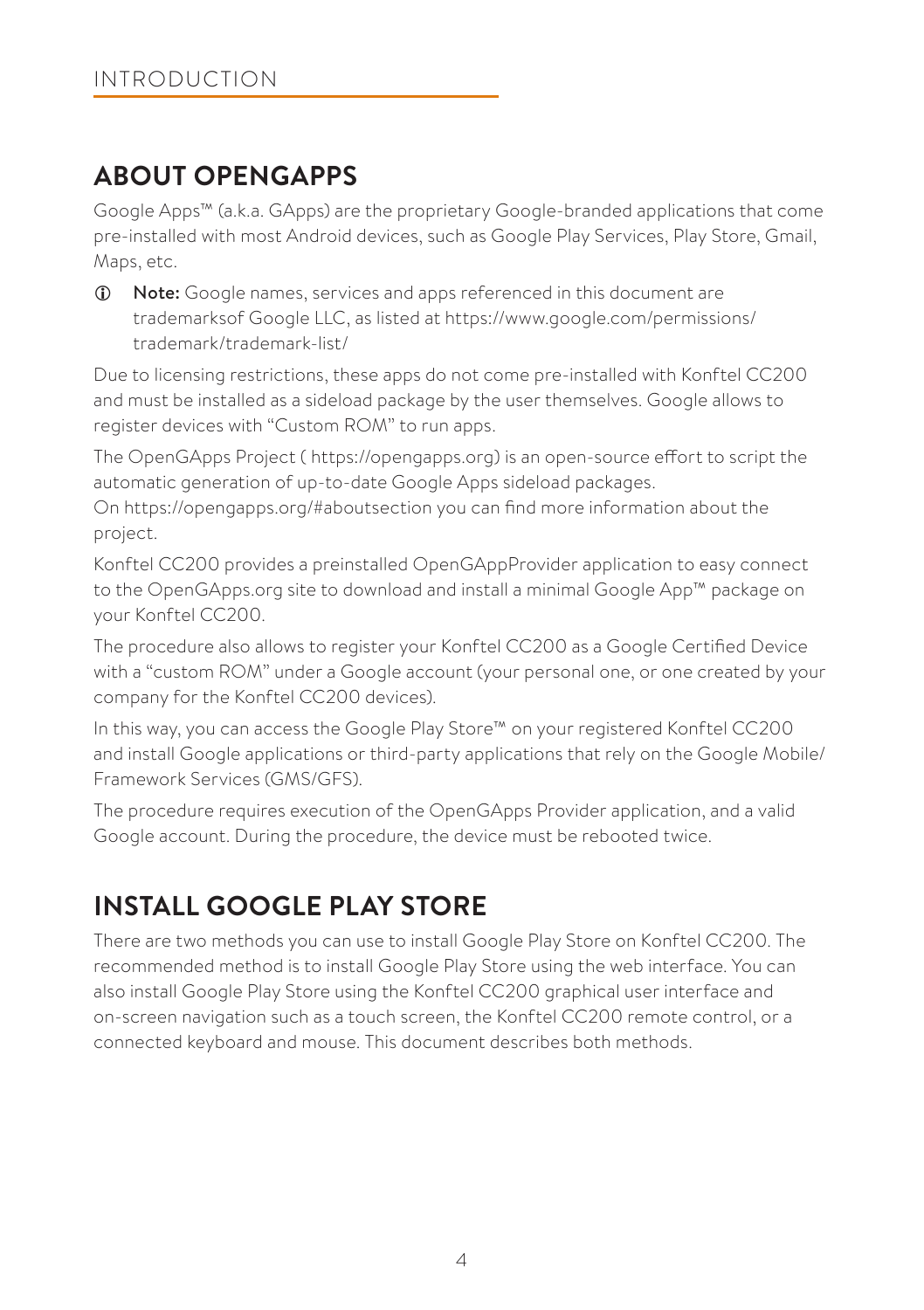# **ENABLE WI-FI**

Konftel CC200 automatically displays the quick setup wizard when you switch on Konftel CC200 or log in to the web interface for the first time. You can access the quick setup wizard at any time from the Configure menu.

On the first screen of the quick setup wizard, click the Wi-Fi button and configure your wireless network settings. Then, you can either step through the wizard or click Close to exit the wizard. You can launch the wizard later or specify all your settings through the web interface.

| Konftel<br>CC200  | CC200-59B 0.0.0.0 |                                                                                                                         | 13:37 |
|-------------------|-------------------|-------------------------------------------------------------------------------------------------------------------------|-------|
|                   |                   |                                                                                                                         |       |
| 受                 |                   | the Configure                                                                                                           |       |
| Ñ                 |                   | Welcome to Konftel CC200                                                                                                |       |
| $\left( -\right)$ |                   |                                                                                                                         |       |
| 데))               |                   | It is easy to configure your endpoint. There are just a few more steps to follow.                                       |       |
| 000               |                   | Choose your language and press Next.                                                                                    |       |
|                   |                   | English                                                                                                                 |       |
|                   |                   | No network detected. Please connect a GLAN cable or configure the Wi-Fi, otherwise some setup options will be disabled. |       |
|                   |                   | Wi-Fi                                                                                                                   |       |
|                   |                   |                                                                                                                         |       |
|                   |                   |                                                                                                                         |       |
|                   |                   | Close<br>Next                                                                                                           |       |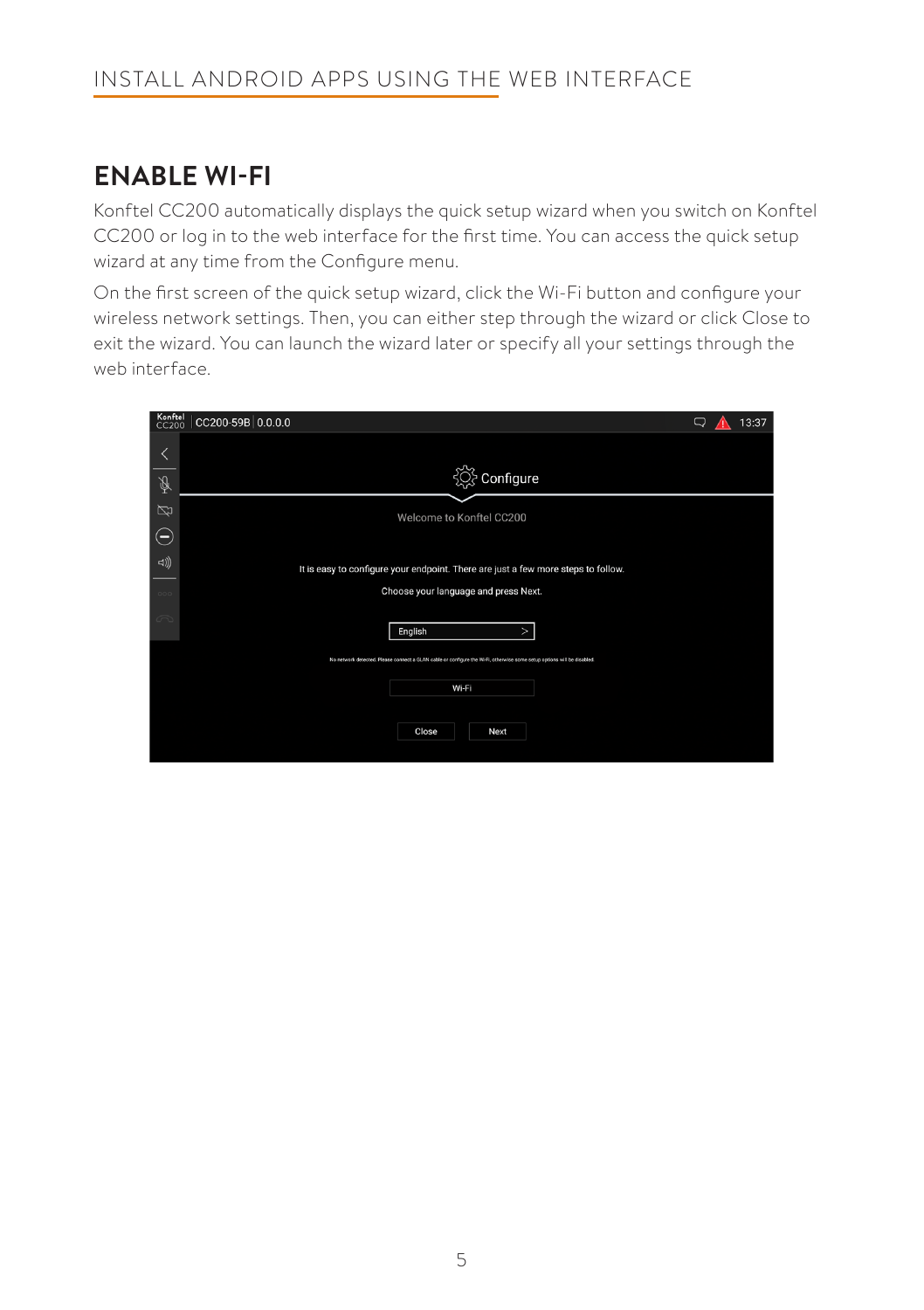# **LOG IN TO THE KONFTEL CC200 WEB INTERFACE**

Once Wi-Fi is enabled, an IP address is displayed at the top left of the screen on the Konftel CC200 graphical user interface.

| Konftel<br>CC200 | $ CC200-59B $ ###.###.##.### | Q         | 10:01 |
|------------------|------------------------------|-----------|-------|
|                  |                              | (IKCNFTEL |       |
| 夏                | <b>IP</b> Address            |           |       |
| Ø                |                              |           |       |
| c                |                              |           |       |
| [ 41)            |                              |           |       |

- Navigate to the IP address of the Konftel CC200 using a web browser.
- $\Rightarrow$  Enter the following:
	- **•** User Name: The default user name is *Admin*.
	- **•** Password: The default password is *1234*.
	- **•** Language: Optional. Select a language from the drop-down list in the upper right corner.
- $\Rightarrow$  Click Login.

|                  | English * |
|------------------|-----------|
|                  |           |
| Konftel<br>CC200 |           |
|                  |           |
| <b>User Name</b> |           |
| Admin            |           |
| Password         |           |
|                  |           |
| Login »          |           |
|                  |           |
|                  |           |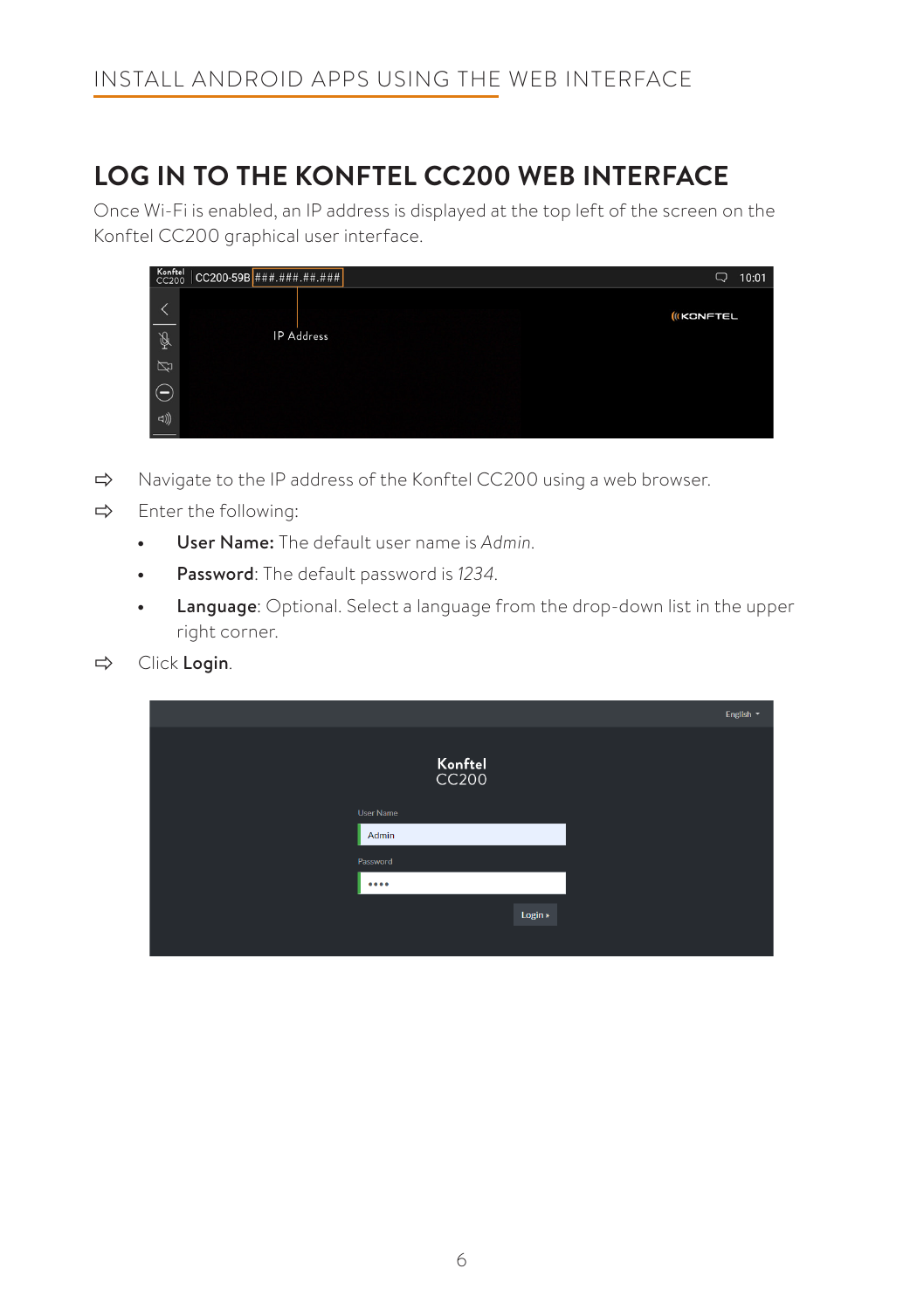# **DISABLE RESTRICTED ACCESS**

Konftel CC200 is shipped in restricted mode. When restricted mode is active, no application can be installed or launched, the "Apps" menu is hidden, and Android settings are not accessible.

- click Administrator Settings.
- Click System.
- Click Security > Restricted Access.
- Set *Enable* to *No*.
- $\Rightarrow$  Click Save.

| Make your Call Administrator Settings Basic Settings Diagnostics<br>Home |        |                                     |              |
|--------------------------------------------------------------------------|--------|-------------------------------------|--------------|
| System<br>Date & Time<br>General                                         | Save   | <b>Security - Restricted Access</b> |              |
| <b>Time Zone</b>                                                         | Enable | No                                  | $\checkmark$ |
| Location                                                                 |        |                                     |              |
| <b>LDAP</b>                                                              |        |                                     |              |
| Customization                                                            |        |                                     |              |
| General                                                                  |        |                                     |              |
| <b>Local Name Overlay</b>                                                |        |                                     |              |
| Security                                                                 |        |                                     |              |
| <b>Restricted Access</b>                                                 |        |                                     |              |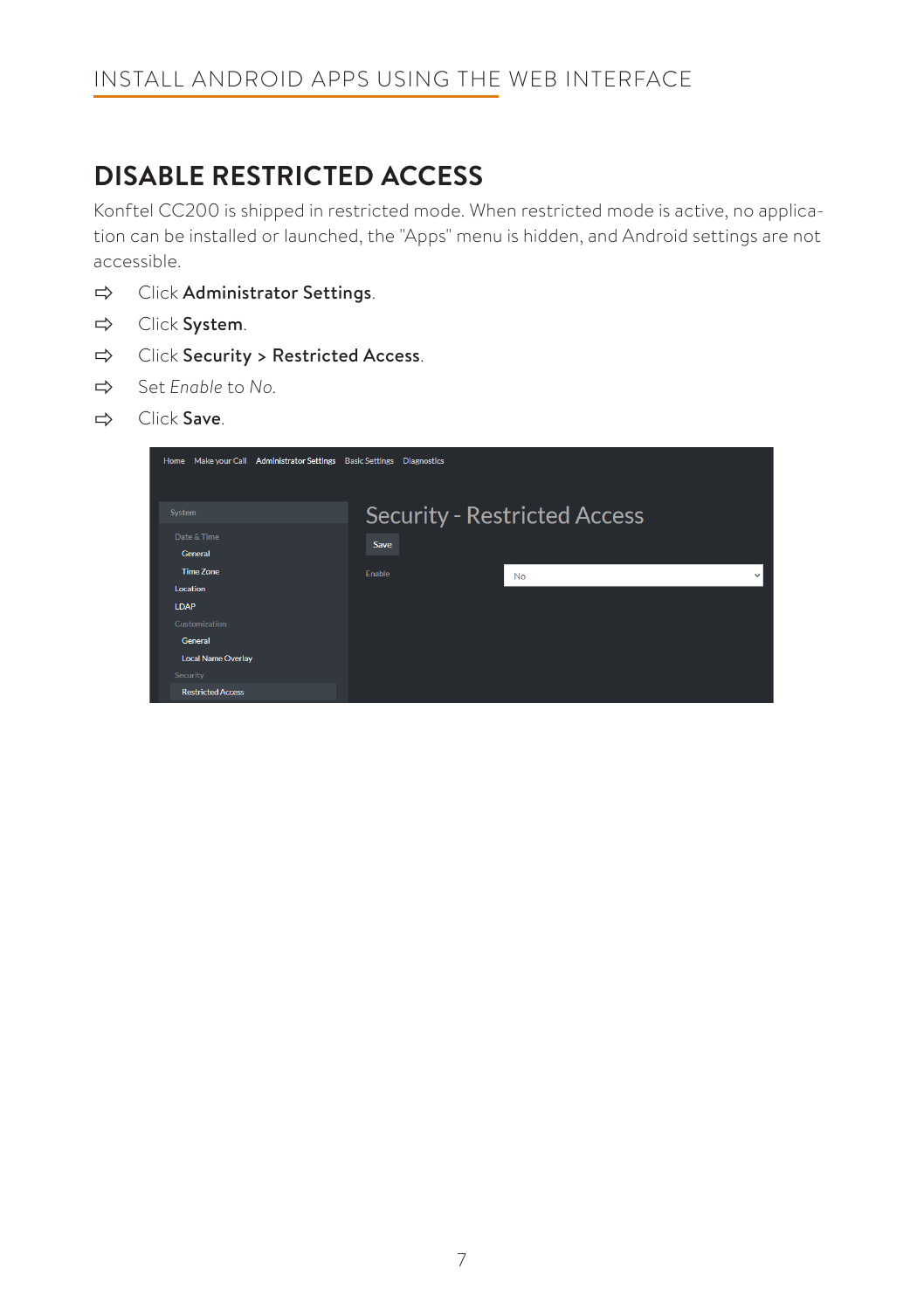# **ENABLE ADVANCED SETTINGS**

Before installing Google Play Store, please enable advanced settings. Once the advanced settings option is enabled, it is possible to configure advanced settings from the Configure menu on the Konftel CC200 graphical user interface. The advanced settings are password protected on the Konftel CC200 and you can change the password using the web interface.

- Click Basic Settings.
- Click Preferences > General.
- Set *Show Advanced Settings* to *Yes*.
- $\Rightarrow$  Click Save.

| Home Make your Call Administrator Settings Basic Settings Diagnostics |                                      |                            |
|-----------------------------------------------------------------------|--------------------------------------|----------------------------|
| Preferences<br><b>Quick Setup</b><br>General                          | <b>Preferences - General</b><br>Save |                            |
| <b>Call-Answer Mode</b>                                               | <b>System Name</b>                   | CC200-59B                  |
|                                                                       | Country                              | <b>USA</b><br>$\checkmark$ |
|                                                                       | Language                             | English<br>$\checkmark$    |
|                                                                       | <b>Screen Saver</b>                  | 2 minutes<br>$\checkmark$  |
|                                                                       | <b>Show Advanced Settings</b>        | Yes<br>$\checkmark$        |
|                                                                       | <b>PIN Protect Settings</b>          | $\checkmark$<br>No         |
|                                                                       | <b>PIN Protect Renewal</b>           | Always<br>$\checkmark$     |
|                                                                       |                                      |                            |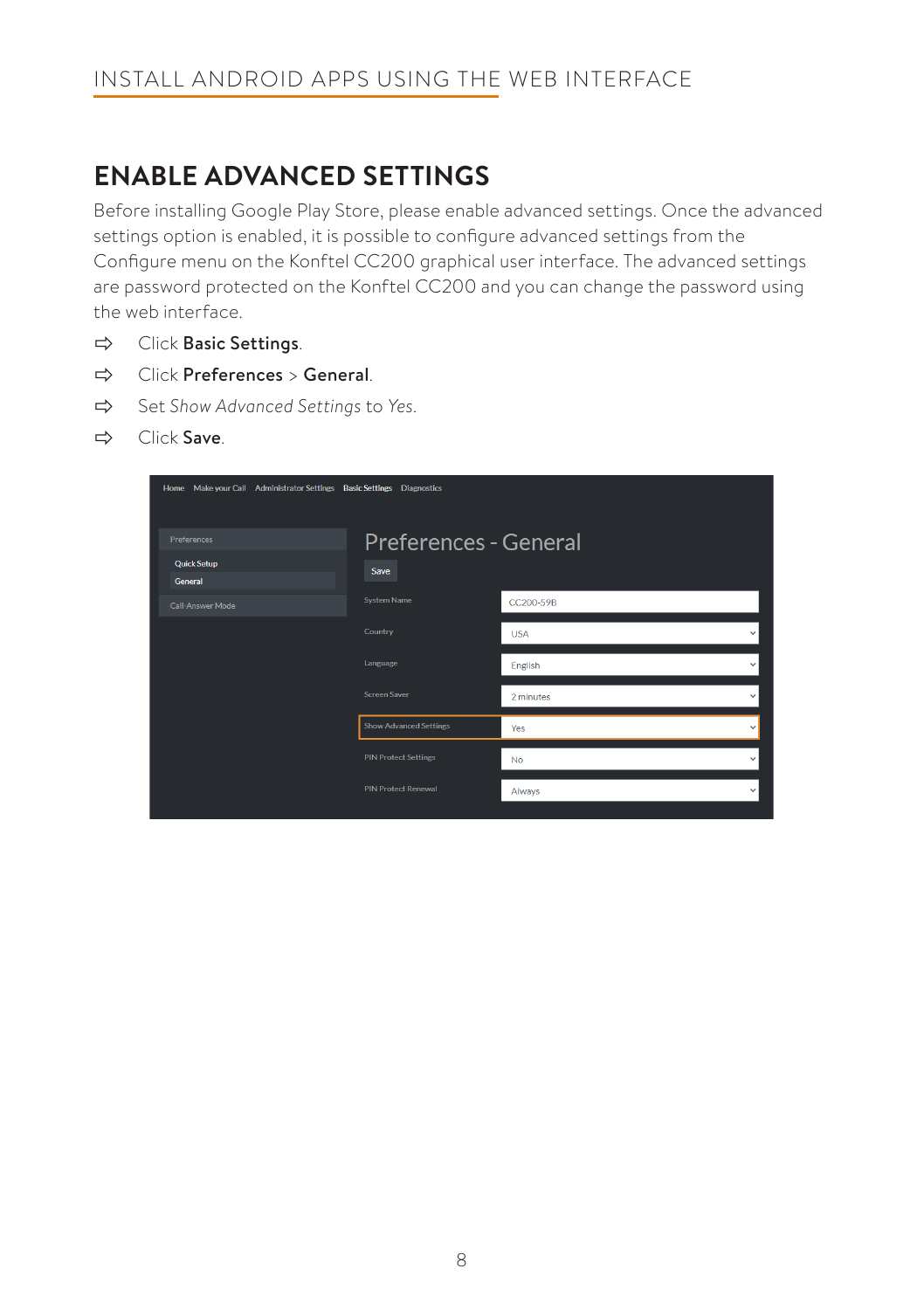# **INSTALL GOOGLE PLAY STORE**

- click Basic Settings.
- Click AppProvider/Google Play Store.
- Click I agree to accept the Disclaimer for using Google Play Store/Google Services Framework on Konftel CC200.

| Home Make your Call Administrator Settings Basic Settings Diagnostics |                                                                                                                                                                                                                                |
|-----------------------------------------------------------------------|--------------------------------------------------------------------------------------------------------------------------------------------------------------------------------------------------------------------------------|
|                                                                       |                                                                                                                                                                                                                                |
|                                                                       |                                                                                                                                                                                                                                |
| Preferences.                                                          |                                                                                                                                                                                                                                |
|                                                                       |                                                                                                                                                                                                                                |
| Quick Setup                                                           |                                                                                                                                                                                                                                |
| General                                                               |                                                                                                                                                                                                                                |
| AppsProvider/Google Play Store                                        |                                                                                                                                                                                                                                |
|                                                                       | Disclaimer for using Google Play Store/Google Services Framework on CC200                                                                                                                                                      |
| Call Answer Mode                                                      |                                                                                                                                                                                                                                |
|                                                                       | You acree to dounload Google Play Store/Google Services Framework under your responsibility for the gurgose of using them on CC200 according to following statements.                                                          |
|                                                                       | This device software is licensed under the device vendor license terms.                                                                                                                                                        |
|                                                                       | The device software license cannot be transferred without vendor's orior written approval.                                                                                                                                     |
|                                                                       | If you wish to install any Google Play™ Store Software or applications, you must first read and agree to the Google terms and conditions found at:                                                                             |
|                                                                       | Google Terms of Service: https://policies.google.com                                                                                                                                                                           |
|                                                                       | Google Play Terms of Service: Mitgas//play.google.com                                                                                                                                                                          |
|                                                                       | Google Privacy Policy: https://policies.google.com                                                                                                                                                                             |
|                                                                       | and any other terms and conditions required by Google to use the applicable software or applications. Such terms and conditions are between you. the Google account holder and the designated Google entity, and not the       |
|                                                                       | vendor. The vendor is not responsible for any software or applications provided by or through Google or any third party. Prior to any permitted transfer of the device, you must follow the factory reset instructions to wipe |
|                                                                       | your data, accounts, and customer installed software from the CC200 device.                                                                                                                                                    |
|                                                                       | <b>Jagree</b><br>disagree                                                                                                                                                                                                      |
|                                                                       |                                                                                                                                                                                                                                |
|                                                                       |                                                                                                                                                                                                                                |
|                                                                       |                                                                                                                                                                                                                                |

- **•** Wait for the software to be downloaded and installed.
- **•** The device will be automatically rebooted.
- $\Rightarrow$  Log in to the web interface again to complete the installation procedure.
- $\Rightarrow$  Click the Complete installation procedure of Google Play Store/Google Services Framework! link or click Basic Settings and AppsProvider/Google Play Store.

| Home Makeyour Call Administrator Settings Basic Settings Diagnostics |                                                                                     |
|----------------------------------------------------------------------|-------------------------------------------------------------------------------------|
|                                                                      | Konftel CC200<br>Version: 11.02.00.0012 V11_2_0_12                                  |
|                                                                      | Google Play Store/Google Services Framework                                         |
|                                                                      | Complete the installation procedure of Google Play Store/Google Services Framework! |
|                                                                      | Network                                                                             |

NOTE: If the link does not work and if the AppsProvider/Google Play Store link is missing on the Basic Settings page, then make certain that advanced settings are enabled. See page 8 for instructions.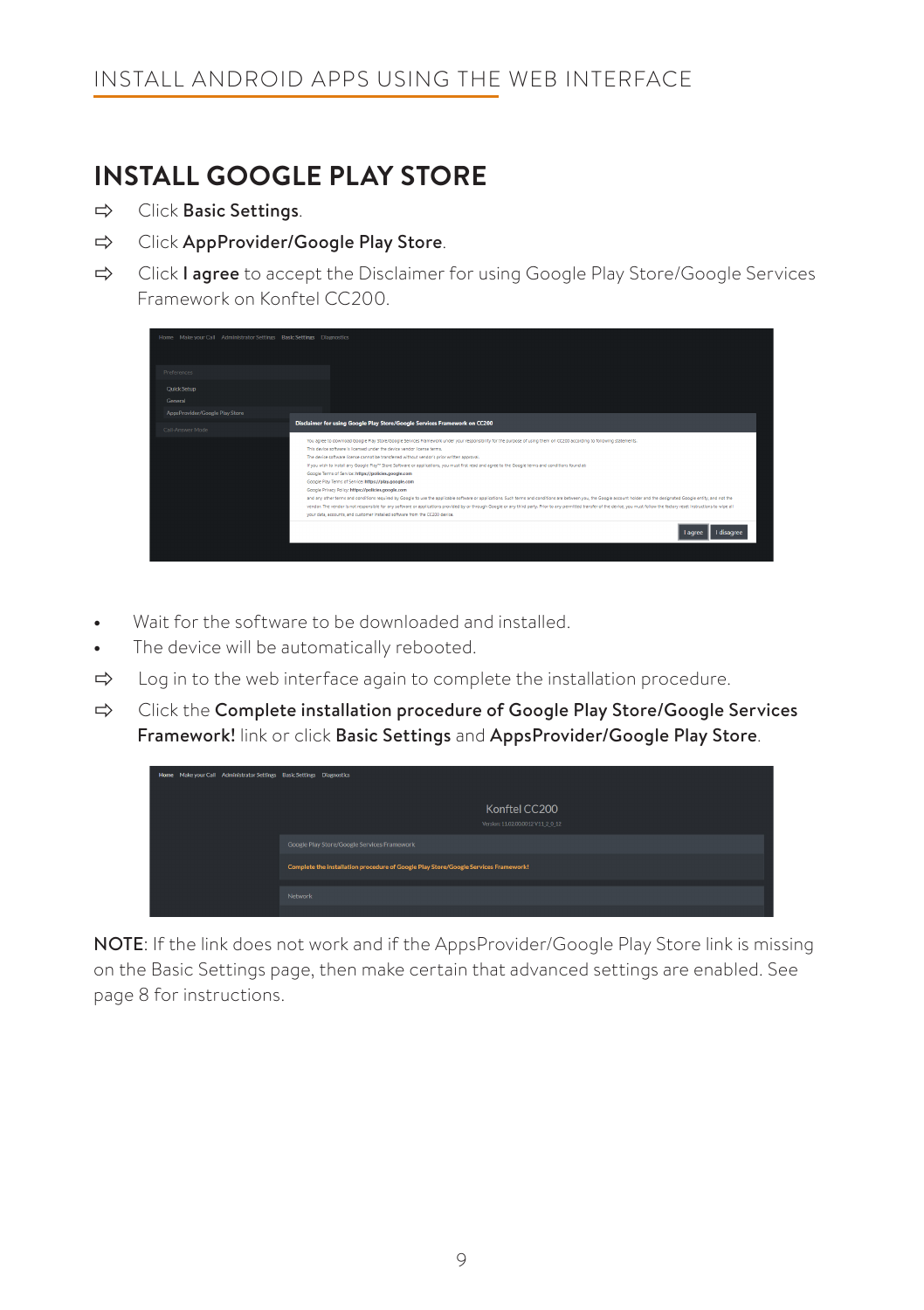# REGISTER KONFTEL CC200 WITH GOOGLE

- $\Rightarrow$  Click the 'Google Services Framework ID' to place the text on the clipboard.
- $\Rightarrow$  Click the link in the dialog box to open https://www.google.com/android/uncertified in a new browser tab.



- $\Rightarrow$  Log in with your Google account.
- Paste the 'Google Services Framework Android ID' in the Android-id for Google Services Framework field.
- Click the reCAPTCHA checkbox.
- $\Rightarrow$  Click the **Register** button.



## **INSTALL THIRD-PARTY APPS**

- $\Rightarrow$  Click the Apps icon on the Konftel CC200 graphical user interface.
- $\Rightarrow$  Scroll down the list of applications with the down arrow key on the remote control and select Play Store.
- $\Rightarrow$  Sign in with your Google account.

You can now install any app from Google Play Store to your Konftel CC200.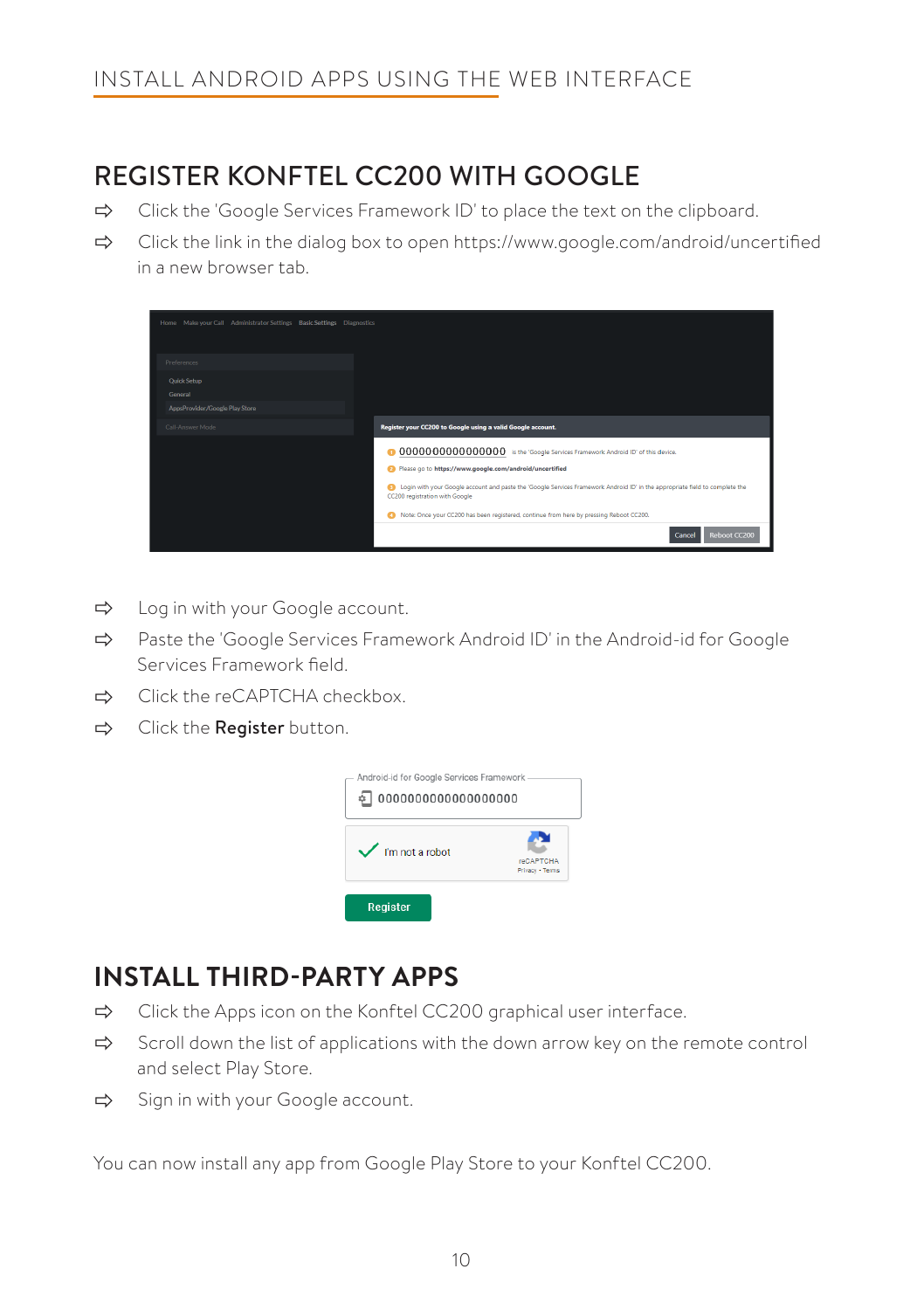## **GETTING STARTED**

Before you begin, follow the steps in these sections:

- See "Enable Wi-Fi" on page 5.
- See "Log in to the Konftel CC200 web interface" on page 6.
- See "Disable restricted access" on page 7.

## **INSTALL GOOGLE PLAY STORE**

- $\Rightarrow$  Click the Apps icon.  $\boxplus$
- Click AppsProvider.
- **•** An overlay popup will appear with instructions to guide you through the installation process.



 $\Rightarrow$  Click the Click as acknowledgement button.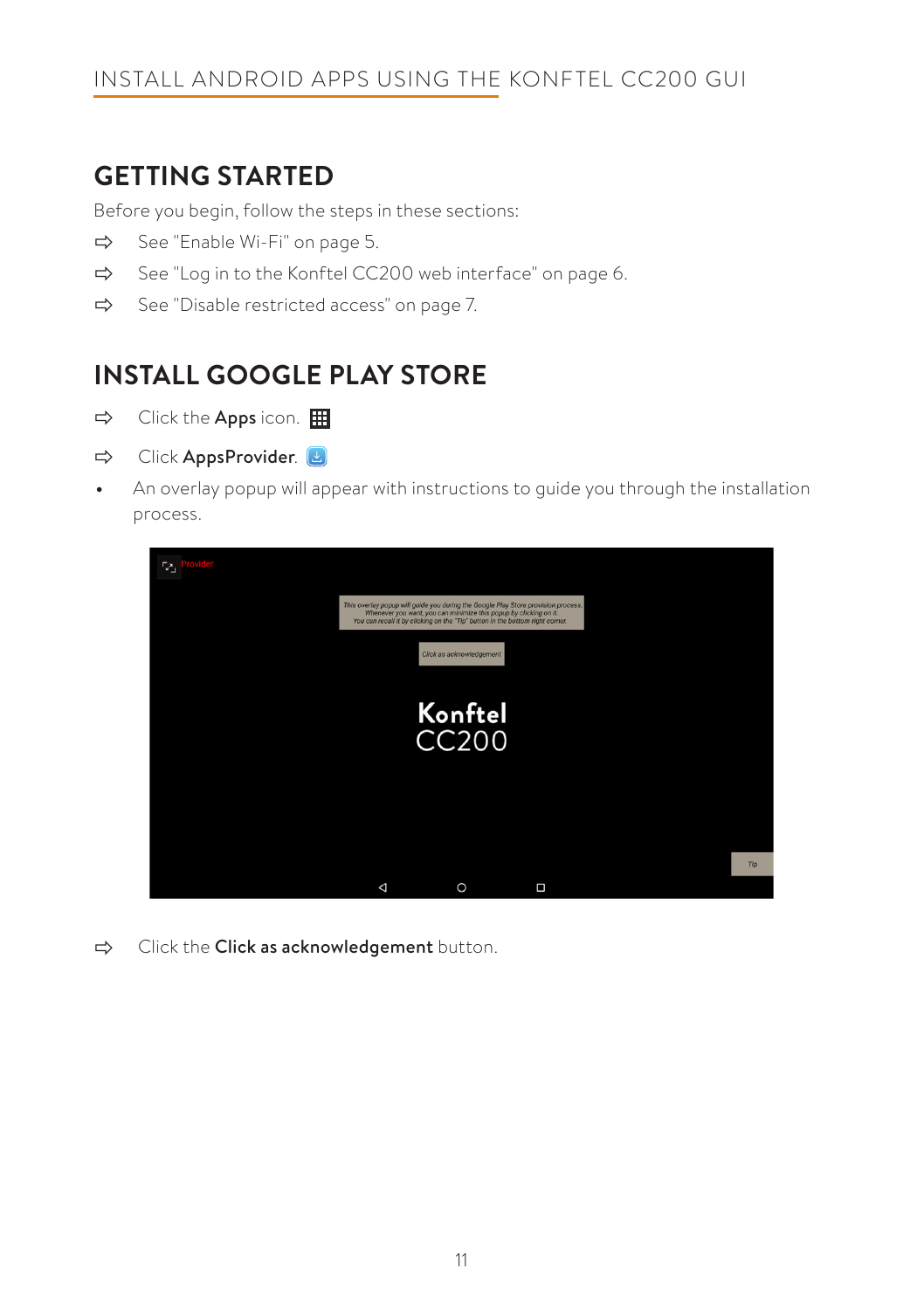Click I AGREE to accept the Disclaimer for using Google Play Store/Google Services Framework on Konftel CC200.



- **•** Wait for the software to be downloaded and installed.
- **•** The device will be automatically rebooted.
- $\Rightarrow$  Click the overlay popup to continue the installation process.

To complete the Google Play Store provision process please open the AppsProvider app clicking here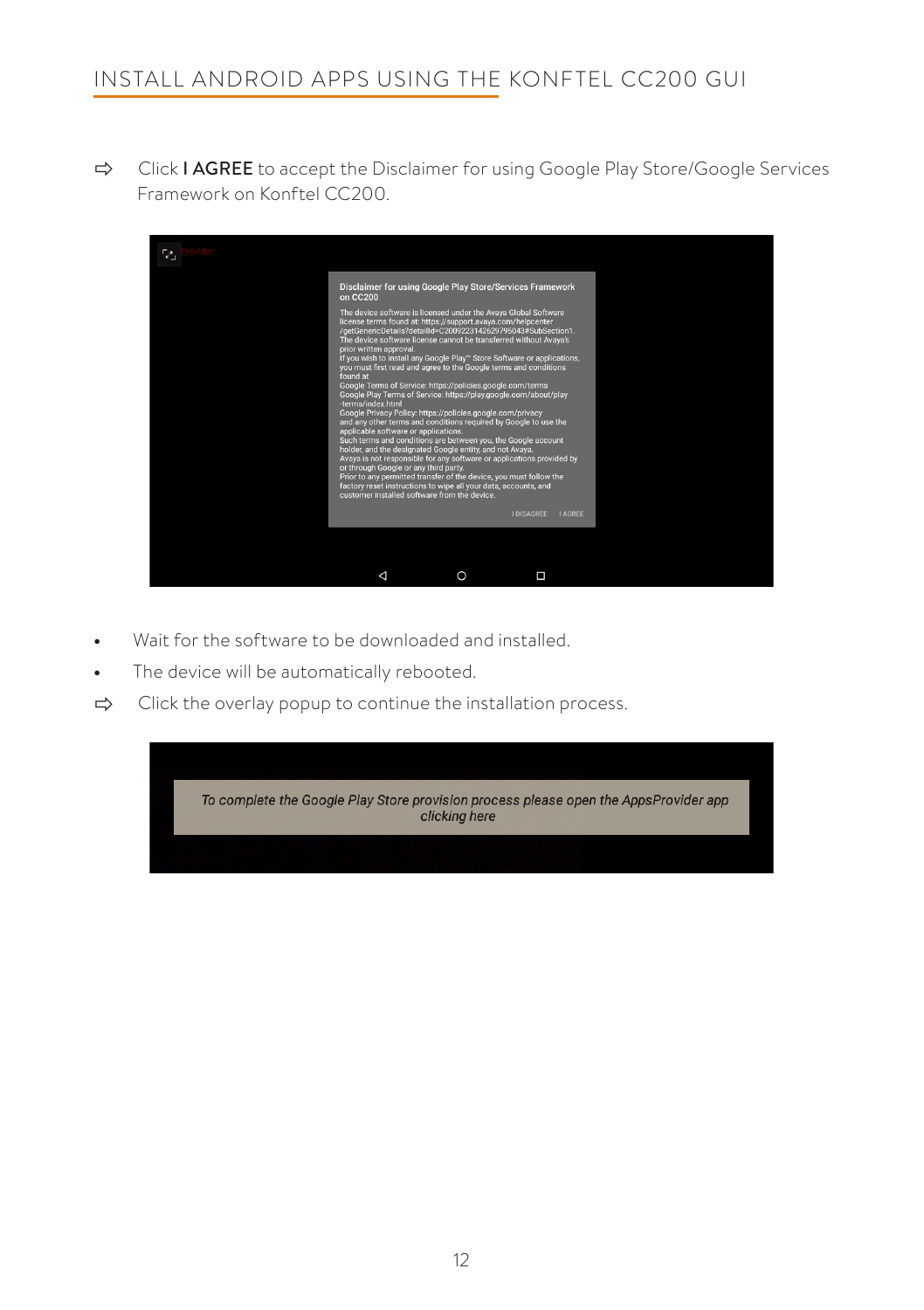# **REGISTER KONFTEL CC200 WITH GOOGLE**

A message will display with the text that the Google Services Framework ID has been copied to the clipboard.

Click CONTINUE.



- $\Rightarrow$  Click **Next** to open a default web browser.
- Log in to your Google account.
- Paste the Google Services Framework Android ID in the Android-id for Google Services Framework field.
- **•** Remote Control: Long Press OK and select PASTE or Press CTRL+V on the keyboard on the back of the Konftel CC200 remote control.
- **•** External Keyboard: Press CTRL+V
- **•** Touch Screen: Long press in the field and press PASTE.
- Click the reCAPTCHA checkbox.
- Click the Register button.

Your Konftel CC200 will now be enlisted as a registered device for your account. You can register an unlimited number of Konftel CC200 devices with your Google account.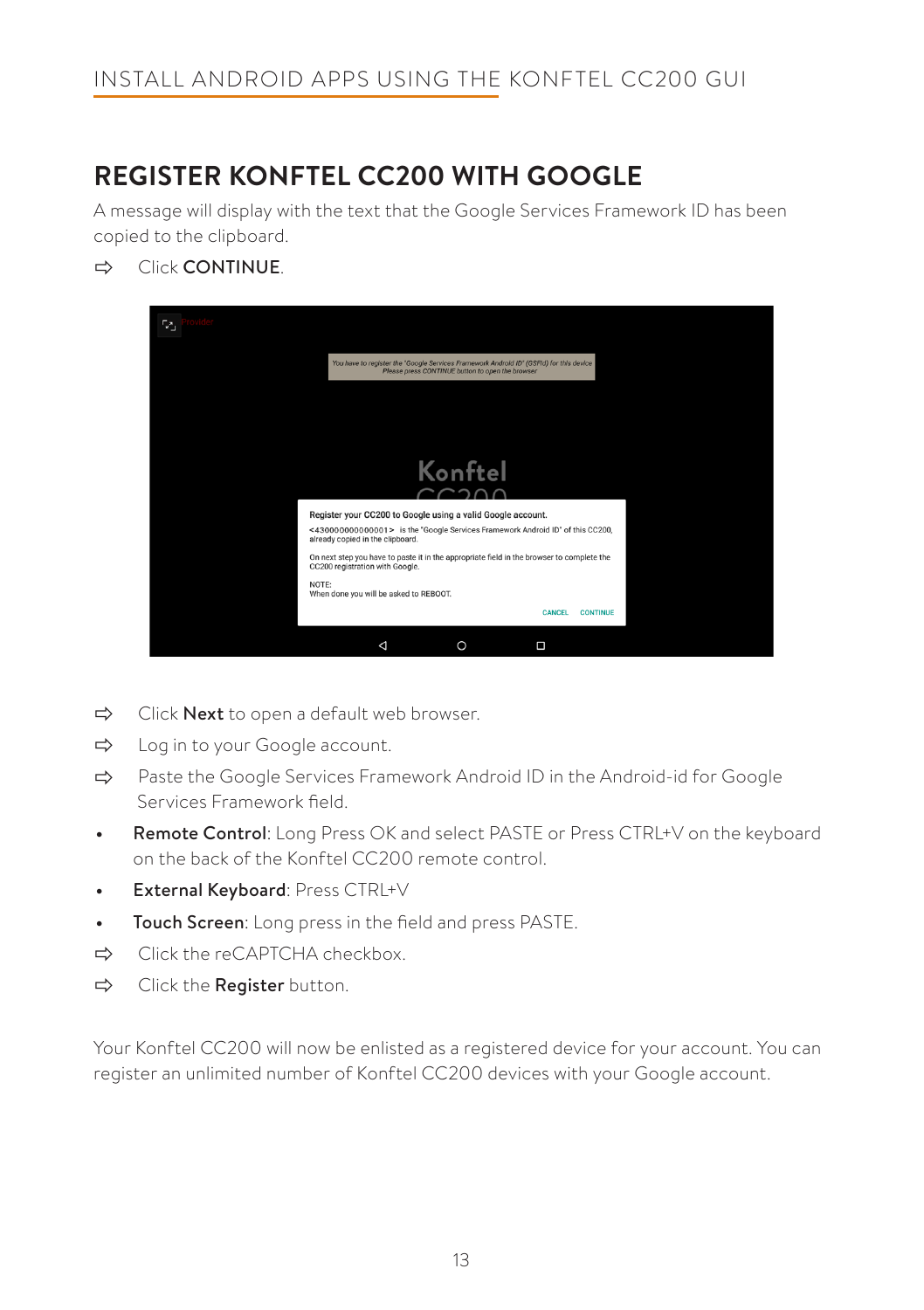$\Rightarrow$  Click the overlay popup to restart the device. The Konftel CC200 will be automatically rebooted.

#### **GSFId registration completed!** A reboot is needed To restart the device please click here

 $\Rightarrow$  Once rebooted, the overlay popup will display and ask that you click on it.

To complete the Google Configuration please open the Google PlayStore app clicking here...

- Log in to Google Play Store with your Google account.
- $\Rightarrow$  Click I agree to accept the Google Play Terms of Service.
- $\Rightarrow$  Specify whether to save Backup data from the device on Google Drive.
- $\Rightarrow$  Click the **ACCEPT** button.
- Important
- **•** If the device is not rebooted after the registration, the Play Store will show a warning. Reboot and launch again the Play Store.
- **•** If you remove the google account from your device, you can register again the same Konftel CC200 with a different account.

## **INSTALL THIRD-PARTY APPS**

- $\Rightarrow$  Click the Apps icon on the Konftel CC200 graphical user interface.
- $\Rightarrow$  Scroll down the list with the down arrow key on the remote control and select Play Store.
- $\Rightarrow$  Sign in to Google Play Store with your Google account.

You can now install any app from Google Play Store to your Konftel CC200.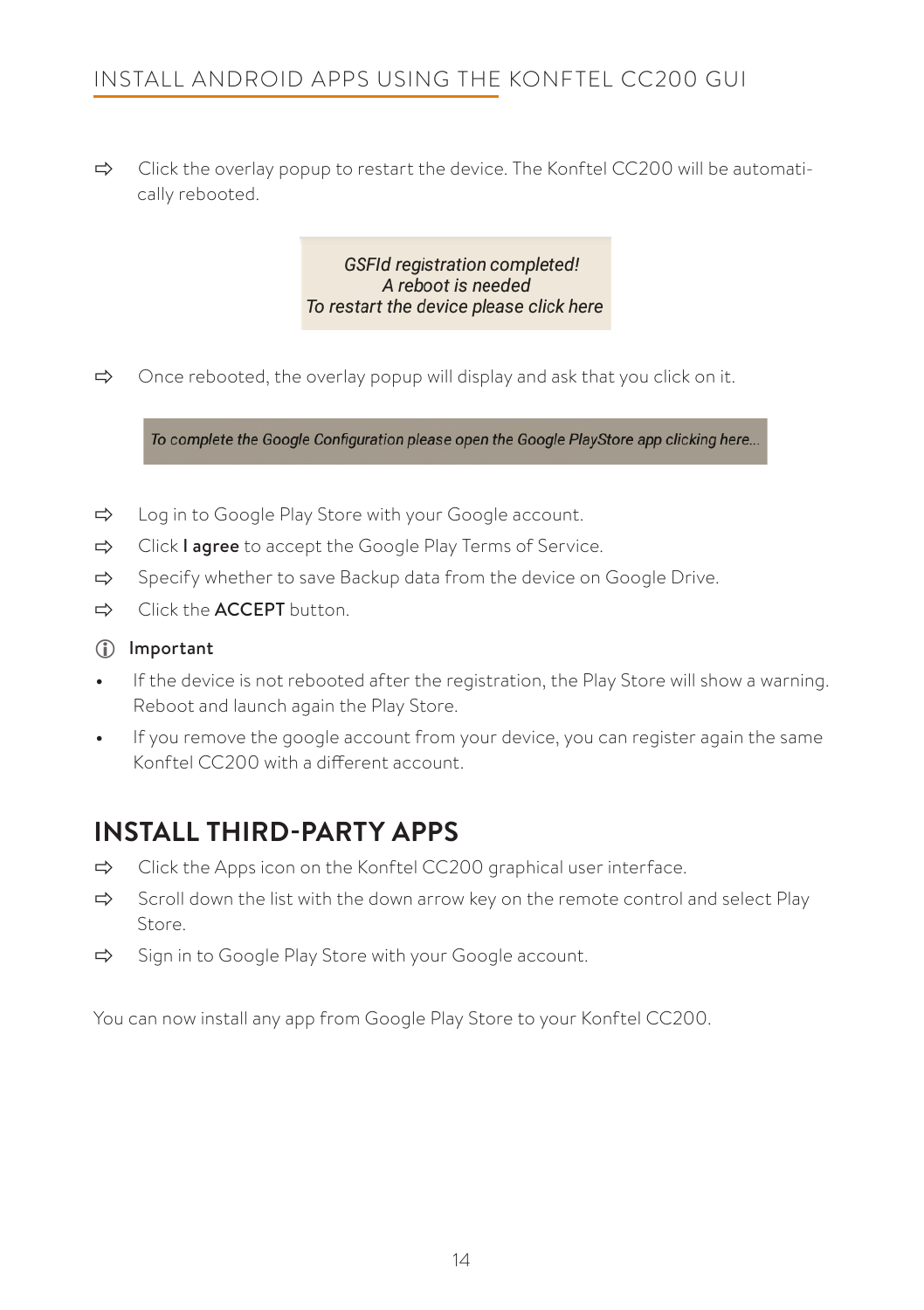# **ABOUT GOOGLE PLAY STORE**

Once rebooted, you can launch the Google Play Store on your Konftel CC200 device, log in with the same account you used to register your Konftel CC200 and install any app.

Please note:

- **•** Any app installed through the Play Store will be associated to the account used to register your Konftel CC200.
- **•** You can install any additional Google App using the Play Store, for instance Gmail, YouTube, Chrome, Hangouts, Google Drive, …
- **•** The "Play Protect" verification check is active.
- **•** "Not free" apps can be installed, associated to your Google account, if you provide billing information.
- **•** Third-party Apps requiring Google Mobile Services can be installed.
- **•** The OS Android Settings > Security flag "Allow apps from unknown sources" is no longer needed to install apps.
- **•** Some apps might be not available in the Plays Store as the device is classified by Google as "Tablet". In this case you can use the Default Web Browser method to find the app in an alternative store.

Google and the Google logo are registered trademarks of Google LLC, together with many other Google applications that might be referenced in this document. See https:// www.google.com/permissions/trademark/trademark-list/ for a complete list of Google trademarks.

# **FAQ**

## What happens if I upgrade my Konftel CC200 to a new release? Will installed Google Apps be deleted?

Your Google installed apps will be preserved in future Konftel CC200 software upgrades.

How can I enroll a Konftel CC200 with a different Google account, or remove the installation of Google Play Store?

- $\Rightarrow$  Log in to the web interface.
- $\Rightarrow$  Click Basic Settings.
- Click AppsProvider/Google Play Store.
- $\Rightarrow$  Click Uninstall Google Google Play Store/Google Services Framework.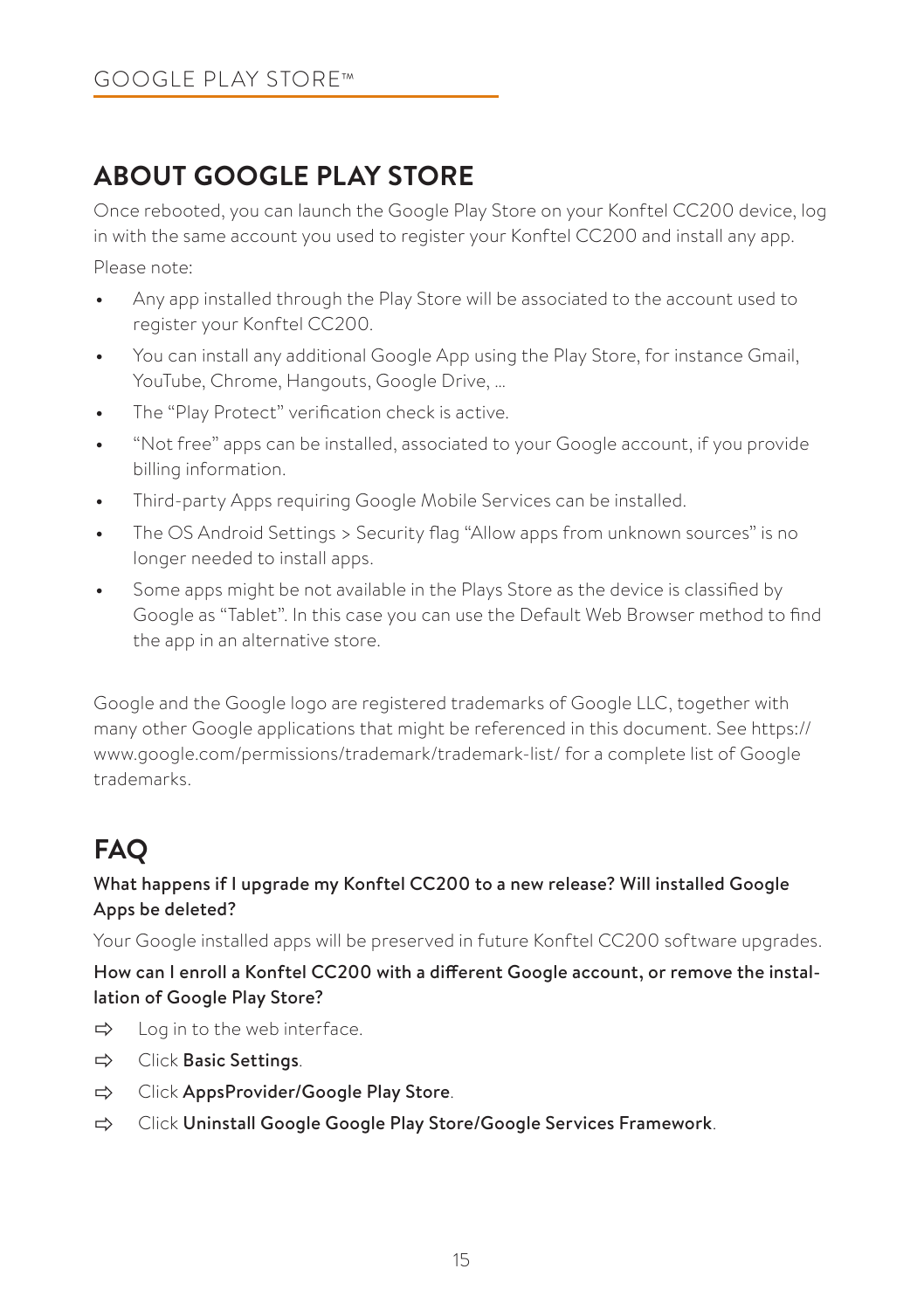# **INFORMATION ABOUT THIRD-PARTY APPS**

#### Important

- **•** Please note that third-party applications installed on the Konftel CC200 device are not directly supported or tested by Konftel. Konftel declines any responsibility for third-party apps installed on the device from any sources.
- **•** The Google Play Store and the Google Mobile Services are not natively installed or supported on this device. Some third-party apps may not be able work properly without these services.
- **•** Konftel products cannot certify against all third-party applications, as versions, deployment options, and other factors create many variations and complex interactions.
- **•** Customers may deploy third-party and Anti-Virus/Malware software alongside the Konftel product with the following disclaimers:
	- o Customer deploys third-party applications at their own risk.
	- o Customer is responsible for testing prior to deployment.
	- o Customer is responsible for ensuring there are no TCP/UDP port conflicts and other protocol conflicts.
	- o Customer is responsible for ensuring adequate hardware is available to meet the requirements of both the Konftel applications and third-party applications.
	- o Customer is responsible for monitoring performance of the OS and applications, including these symptoms of performance degradation:
		- Missed or excessive alarms.
		- Dropped remote access sessions.
		- Slow user interface response.

# **POPULAR THIRD-PARTY APPS**

The below list includes some of the more relevant third-party apps that are often used with Konftel CC200.

For a comprehensive overview of popular third-party video collaboration apps and what functionality is supported by Konftel CC200, see Konftel CC200 App Support. For further information please refer to your local Konftel sales representative.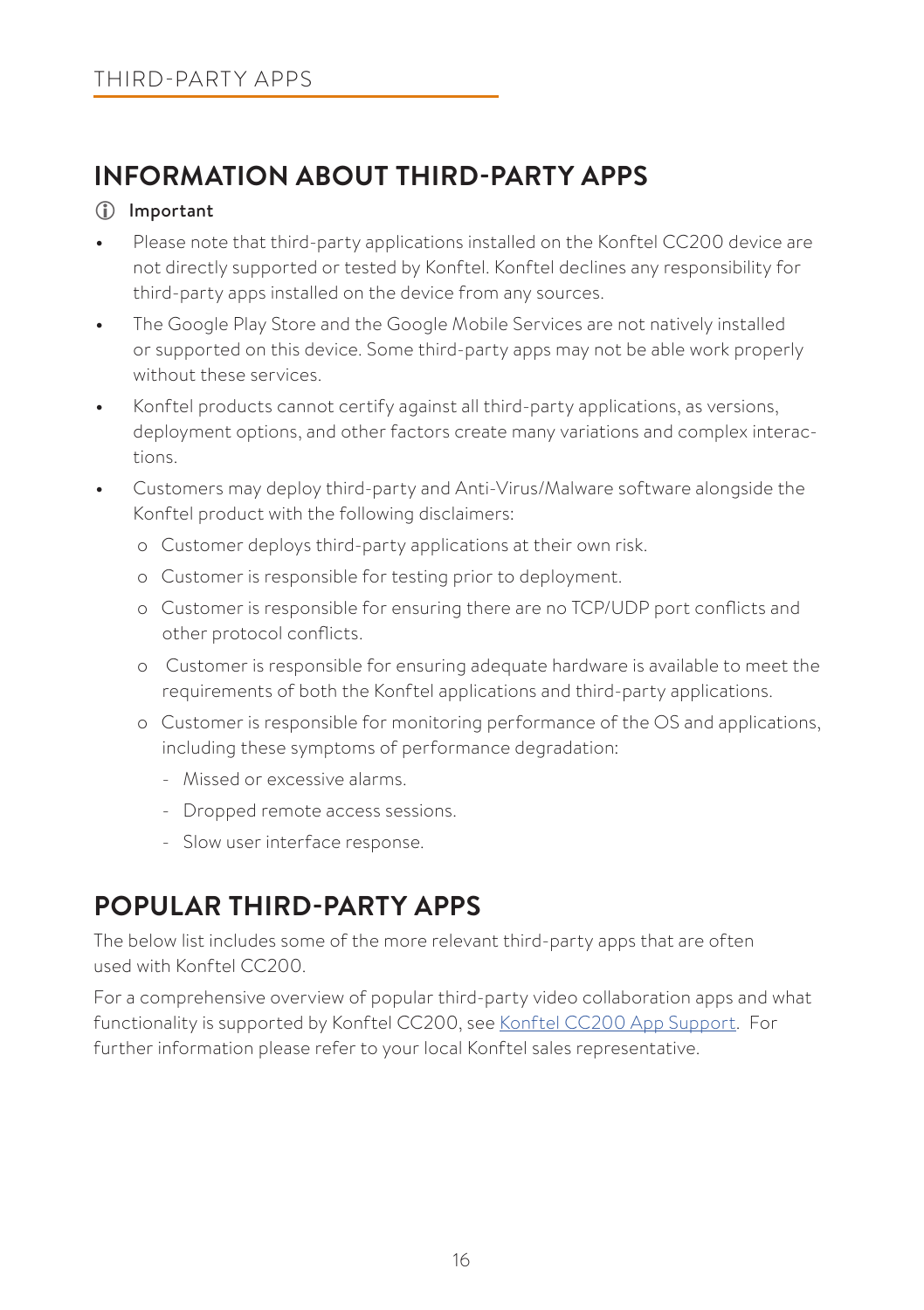#### Used for Split & Share and as standalone

- **•** Microsoft Office Excel
- **•** Microsoft Office Word
- **•** Microsoft Office PowerPoint
- **•** Dropbox

#### Used as standalone

Konftel CC200 App must be minimized or hidden, as below Apps require exclusive use of the audio/video peripherals. Please do not close the Konftel CC200 App as it restarts automatically.

#### **BlueJeans**

NOTE: Bluejeans is supported both using the native Bluejeans App and connecting to the Bluejeans SIP gateway with the Konftel CC200 native App.

#### WebEx

Screen sharing from native WebEx App is enabled with Premium Account.

NOTE: WebEx is supported both using the native WebEx App and connecting to the WebEx SIP/H323 gateway with the Konftel CC200 native App.

#### Microsoft Skype for Business

Please visit this link https://docs.microsoft.com/en-us/skypeforbusiness/plan-your-deployment/clients-and-devices/mobile-feature-comparison to check the SfB features available on Android.

## Microsoft Teams

Mobile Application Management / MAM for the Microsoft Teams app must be configured if required by your company. This means that the Teams app could require MS InTune Company Portal app to be installed on the device and registered to an InTune server first (provided by the customer), if your company policy enabled it. If your company policy requires the device to be encrypted, some functionalities of the device could be limited.

#### Zoom

To check the features currently available on the Android App of Zoom please visit the following links

- **•** https://support.zoom.us/hc/en-us/articles/360027397692-Desktop-Clientand-Mobile-App-Comparison
- **•** https://support.zoom.us/hc/en-us/articles/201362153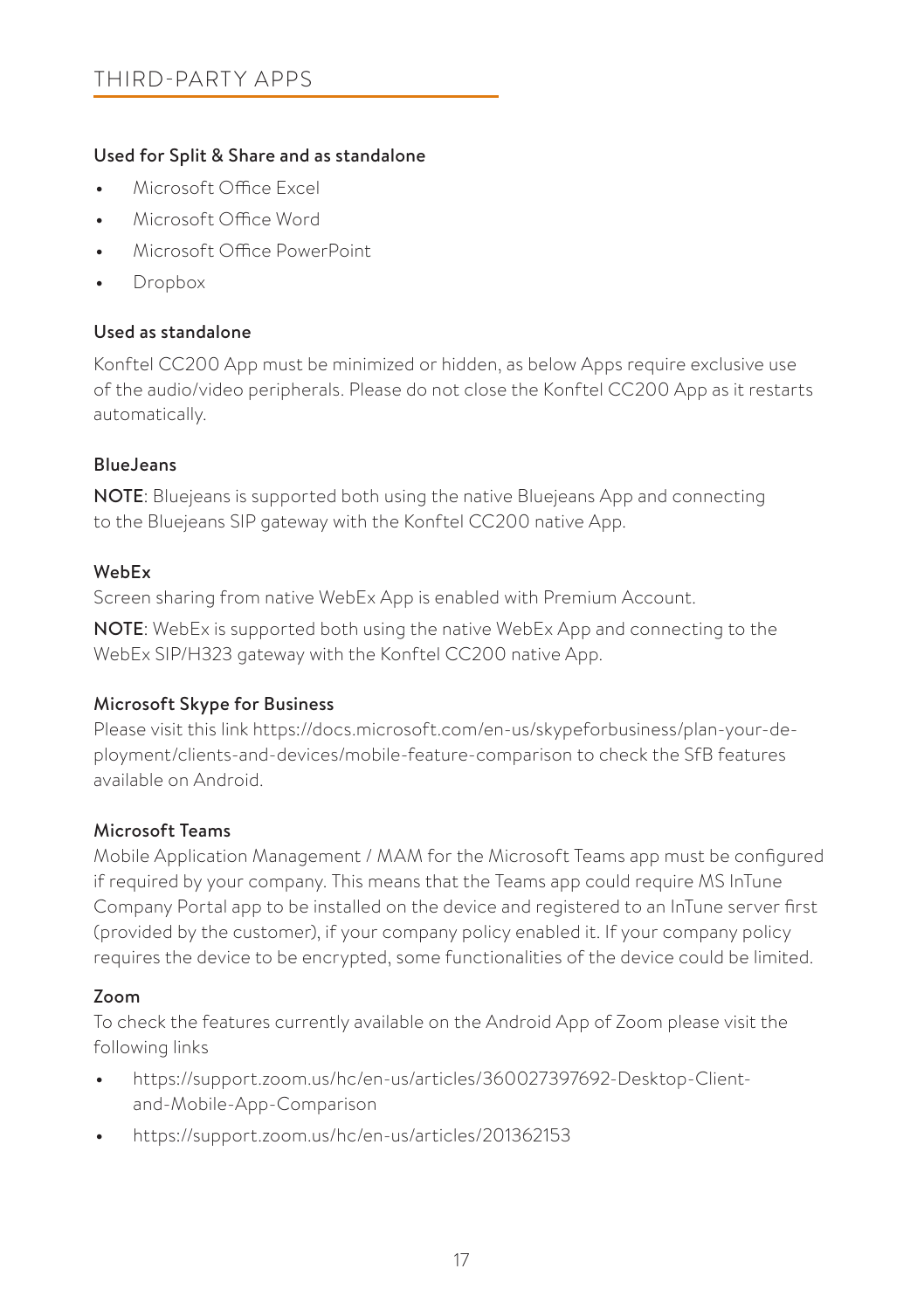## THIRD-PARTY APPS

NOTE: Zoom is supported both using the native Zoom App and connecting to the Zoom SIP gateway with the Konftel CC200 native App.

#### L Important

Please note that third-party applications installed on the Konftel CC200 device are not directly supported by Konftel. Konftel declines any responsibility for third-party apps installed on the device from any sources.